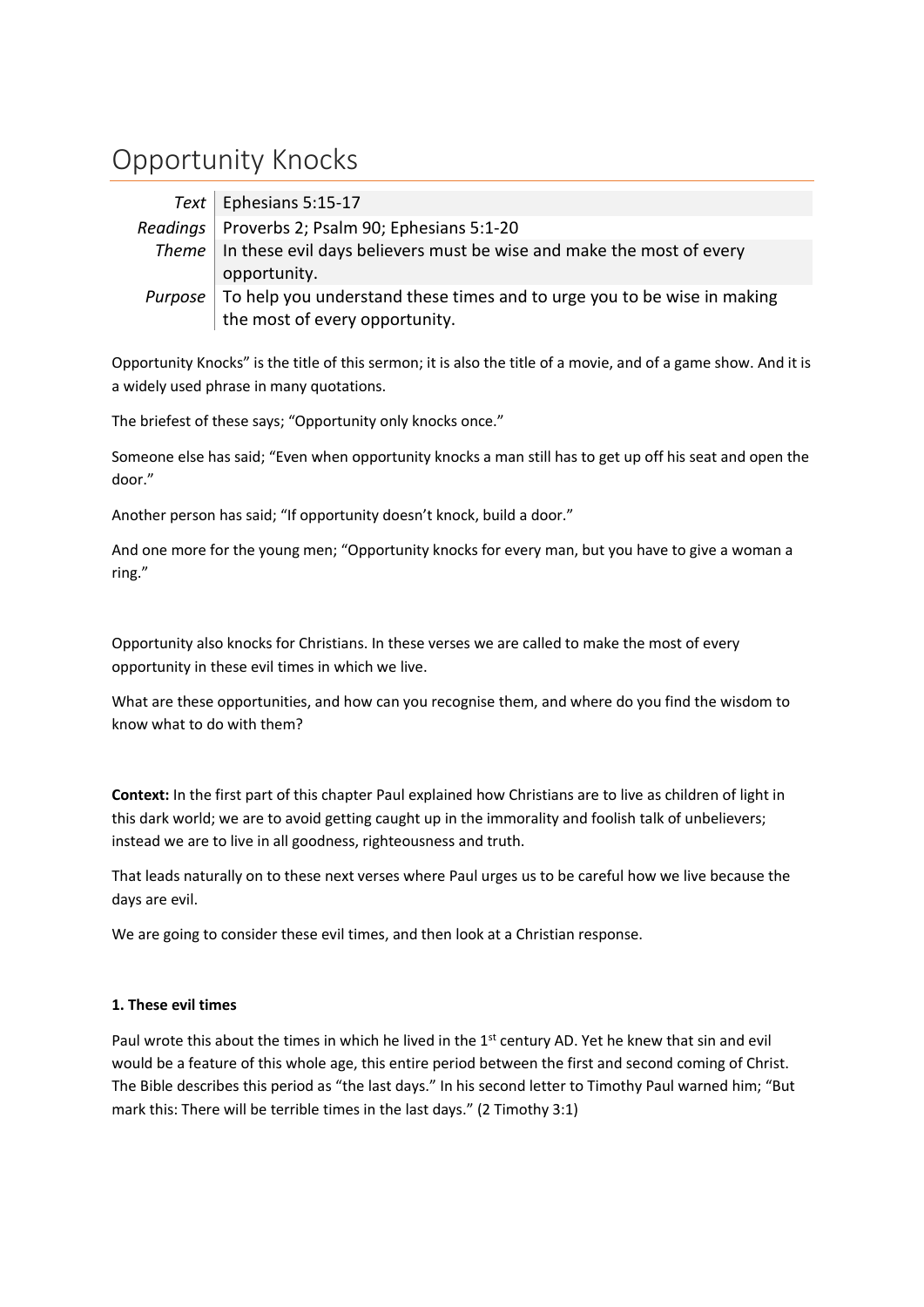We know that Satan's activities and power have been restricted (Revelation 20) but he is still active. He is chained, but God has given him a long chain and he can still do a great deal of harm. He goes around like a roaring lion looking for someone to devour. He is the great deceiver, the evil one.

"The days are evil" is a description of this present age, which will last until Christ returns. But evil takes different shapes and forms in different periods of history. What is going on in this day and age in New Zealand? We'll look briefly at four "-isms". Many more could be mentioned, but these four highlight some of the main features of our present situation.

**a. Secularism** is the word we use to describe this secular society.

This means that God has been relegated to the edges of life; pushed away into a corner.

In the Middle Ages God and the Bible were central to all of life. Most people regarded themselves as Christians and the biblical faith touched every aspect of life and society. Often that faith was distorted by superstition and error, but it was still all-pervasive. That has long gone.

Christians today make up a small minority of the population. The biblical faith has little effect and influence on economics and business, political decisions, law-making, medical ethics. When it comes to important decisions, such as the anti-smacking law, very few people go to the Bible or to God for guidance and direction.

Sometimes people will ridicule Christians for their faith, but more often they will say; "That's fine for you, but it's not for me." The Christian faith has been privatised – it is for you and your family, but don't apply it to the issues of justice, medicine, business, or politics. We live in a very secular society.

**b. Relativism** follows on from this.

If *God* is ignored then *the Bible will also* be ignored. And if the Bible is ignored no one will consult the laws and commands of God. If you take away God's laws what are you left with?

Well, then, someone else must make up the rules and decide what is right or wrong.

That "someone" might be the government, or the majority of the people, or each individual person.

Whichever of these you pick the result is relativism. There is no fixed standard. The rules will always be changing, depending on who is in power, or what people believe or think at any particular time.

So in New Zealand today prostitution is a legal business activity, homosexuals and lesbians are permitted to live in civil unions, gambling is a multibillion dollar enterprise, 17,000 babies are murdered every year, but parents are not permitted to smack their own children!

This is what happens when a society abandons God's law as an absolute standard – we are left with relativism, double standards, mixed messages, and widespread confusion.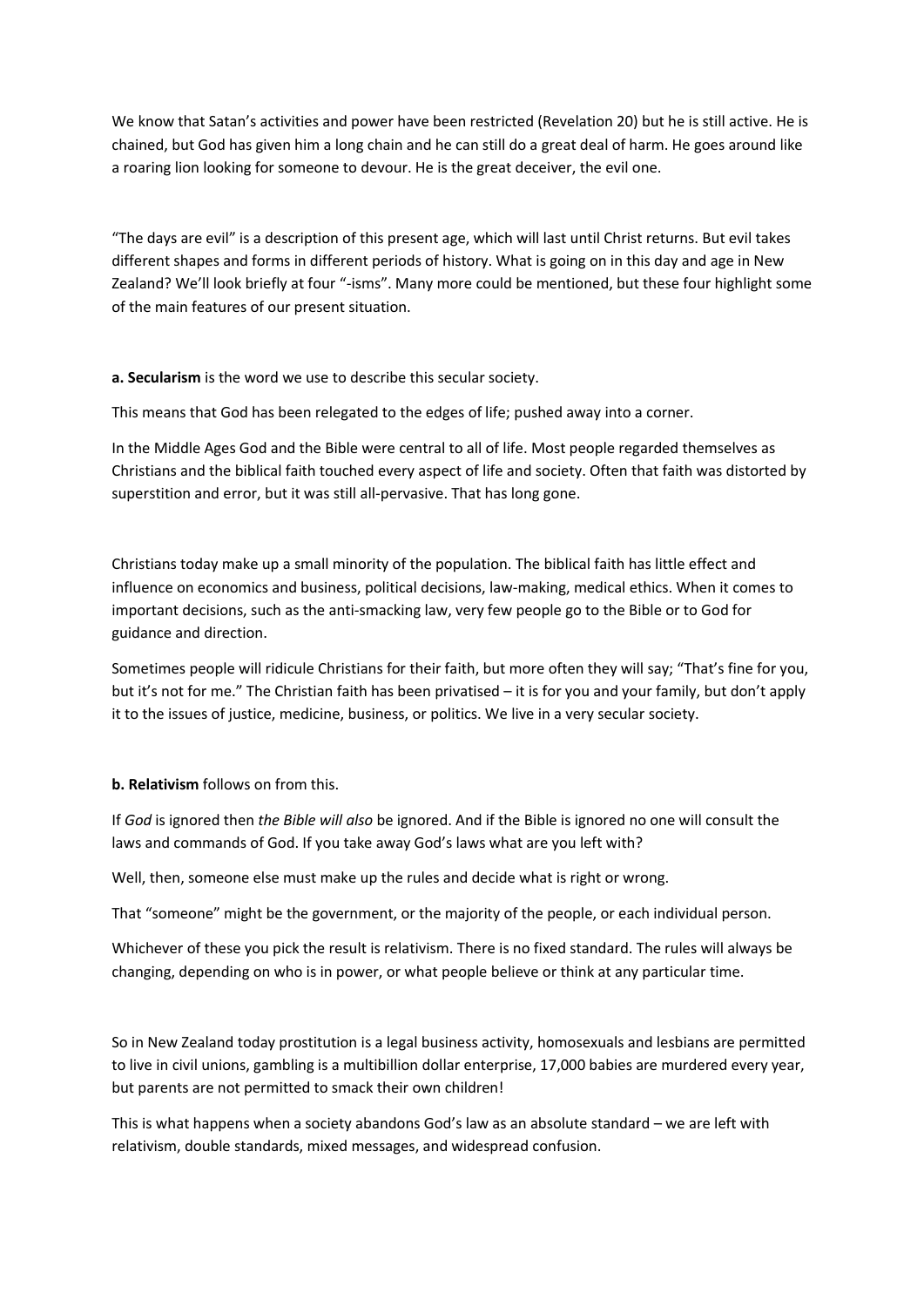**c. Hedonism** is another feature of these evil days. This means that people live for their own pleasure.

The mottos of the hedonist are, "Let's eat drink and be merry for tomorrow we die!" or, "If it feels good, do it!"

Many in New Zealand, especially young people, live for themselves, for their own pleasure, for their own fulfilment. They might find that pleasure in sport, in entertainment, in computer games, in the Xbox, in parties, in sex, drugs, or alcohol.

d. We have looked at secularism, relativism, hedonism, and finally we consider **materialism.**

This is the view that happiness and contentment are to be found in material things – a house – or two, a car – or three, a holiday home, a launch, beautiful furniture, lavish overseas holidays, expensive meals out.

None of these things are wrong in themselves, but if this is all people live for then it is idolatry. They are worshipping material things rather than God. Sadly, this is true of many living in NZ today.

These are some of the features of these evil days in this country – our society is secular, there are no absolute standards, people pursue their own pleasure, and they live for the toys they can buy.

#### **2. The Christian response**

#### **a. "Be very careful, then, how you live…"**

Literally the Greek text reads; "Look carefully how you walk."

The days are evil so you need to pay close attention to where you are going. Don't walk around blindly; look out for the right direction. Watch your step, your life, and your behaviour.

Are you doing that? Are you aware of what is going on around you? Are you watching the trends in our society? Are you paying attention to your own lifestyle? Are you being careful how you live?

#### **b.** Our second response is that we must **make the most of every opportunity**

Literally this phrase reads; "Redeeming the time". It pictures a prudent businessman making wise purchases, buying up at the right time, looking for opportunities.

The NIV has captured the sense of this well with its translation; "Making the most of every opportunity." The ESV reads; "making the best use of the time."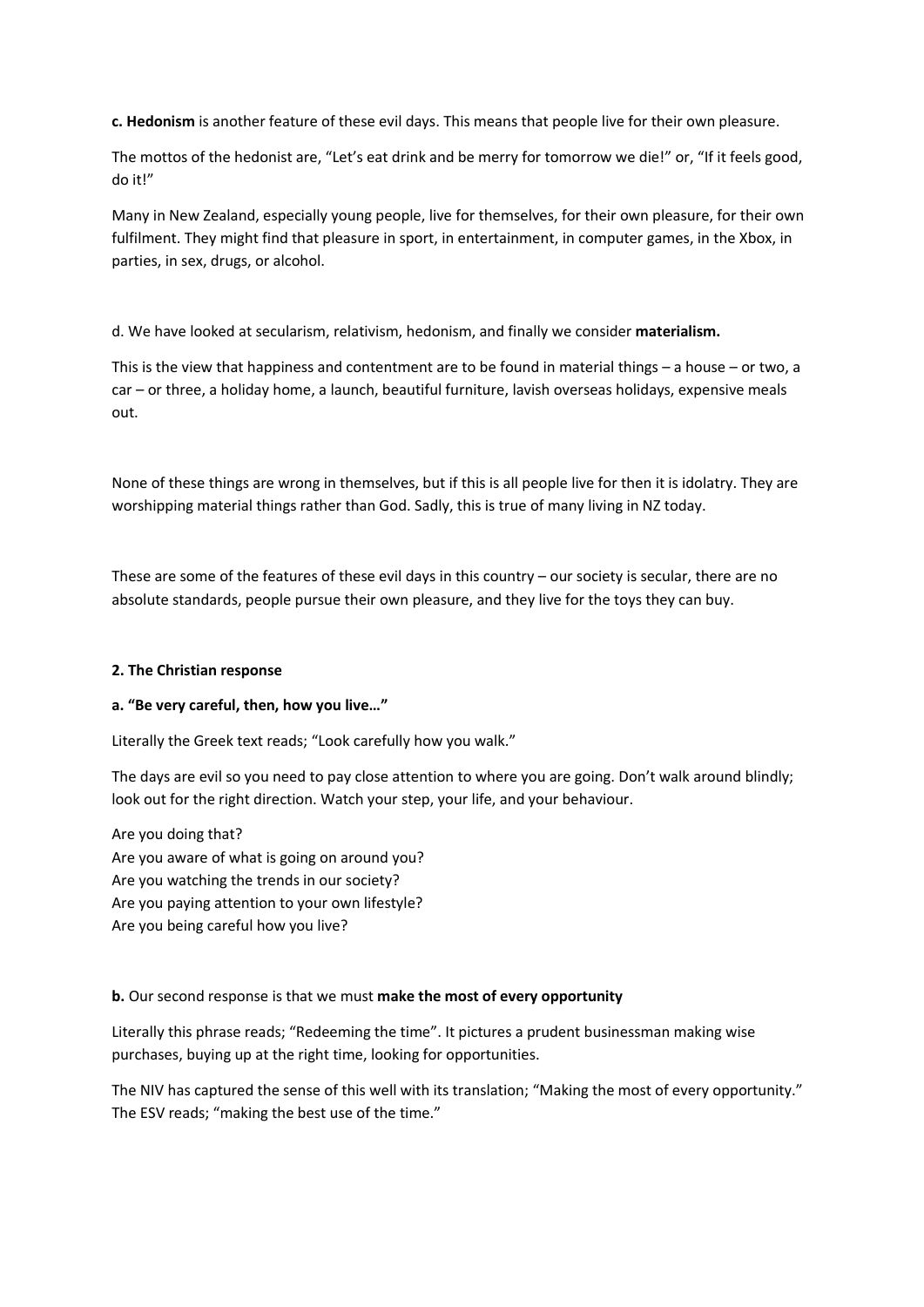In one sense all of us have the same amount of time available to us: there are 60 minutes in every hour, 24 hours in a day, 365 days in a year.

But in another sense God has given each of us a specific allocation of time; we are here on this earth for a season; there is a particular period assigned to us. For some that is only short – a few months or years. Others die in their middle age, and still others live into their 80s and 90s.

We *don't know* how long we will live, but we *do know* that we must make *good use* of the time we have.

In Psalm 90 Moses prayed; "Teach us to number our days aright, that we may gain a heart of wisdom." (Verse 12)

*Jesus did this*. He told his disciples; "As long as it is day we must do the work of him who sent me. Night is coming when no one can work." (John 9:4)

*Are you doing this?* Are you numbering your days aright so that you may gain a heart of wisdom?

Are you working while it is day, doing the work God the Father has given you to do?

It is easy to waste time. Somebody once advertised as follows:

"LOST, yesterday, somewhere between sunrise and sunset, two golden hours, each set with sixty diamond minutes. No reward offered, for they are gone forever."

Jonathan Edwards offered a contrast to this. He was a famous American pastor, theologian, and philosopher living in the 18th century. In one of his *Resolutions*, just before his 20th birthday, he wrote; "Resolved: Never to lose one moment of time, but to improve it in the most profitable way I possibly can."

Let's consider *three applications* about making the most of every opportunity.

*First of all, are you using your time well for your own spiritual growth and progress?* Are you reading the Bible for yourself and praying? Are you guarding against that greatest of all time-wasters, the TV?

In Philippians 4:8 Paul wrote; "Finally, brothers whatever is true, whatever is noble, whatever is right, whatever is pure, whatever is lovely, whatever is admirable – if anything is excellent or praiseworthy – think about such things." Are you using your time to focus on these things?

Secondly, are you using your time well in *loving your neighbour?*

In Galatians 6:10 Paul wrote; "As we have opportunity, let us do good to all people, especially to those who belong to the family of believers."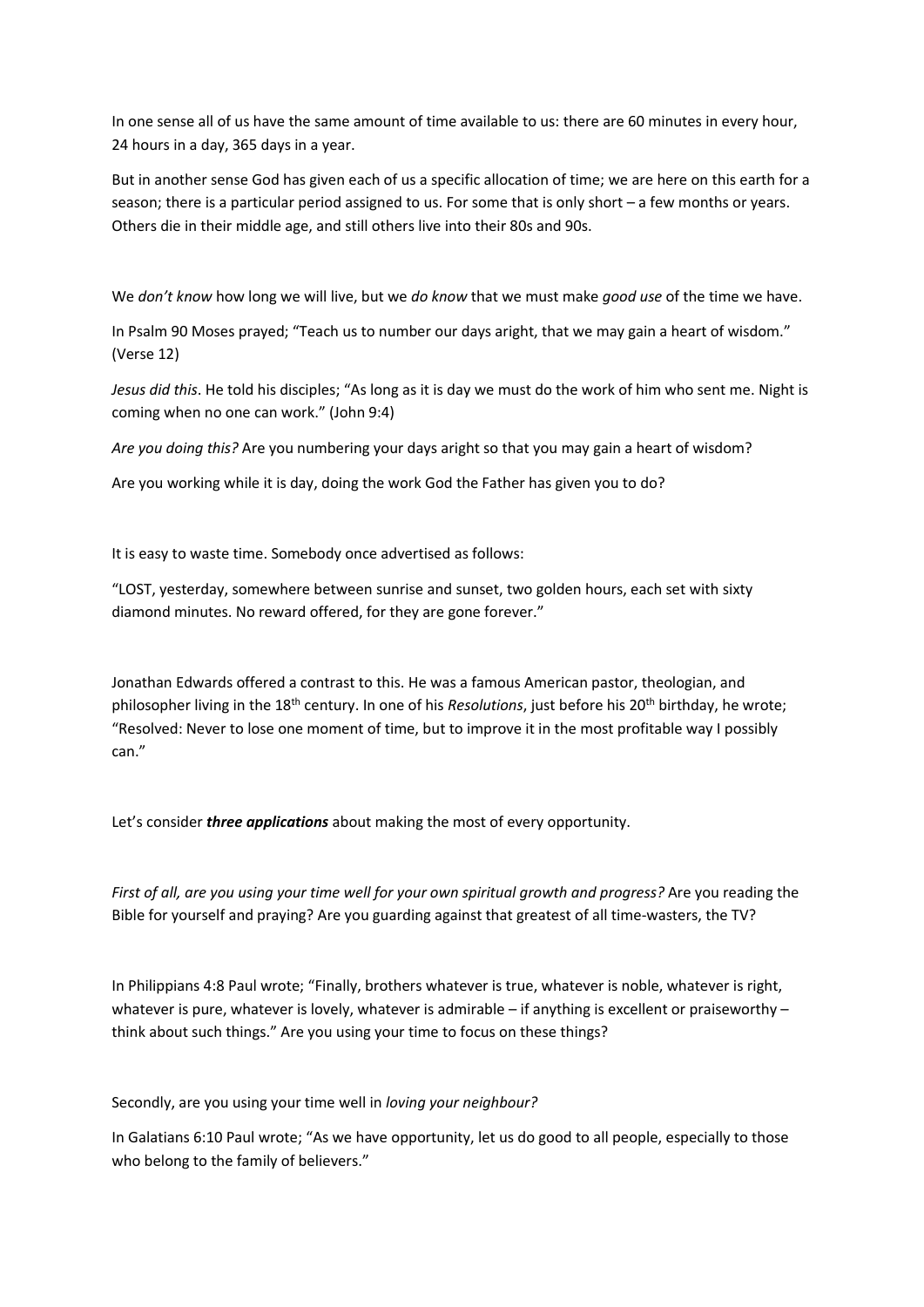He wrote similar words to the Christians in Rome, reminding them to love their neighbour. He wrote; "And do this, understanding the present time. The hour has come for you to wake up from your slumber, because our salvation is nearer now than when we first believed. The night is nearly over, the day is almost here." (Rom 13:11-12) There is urgency in his words. The time is short! In the time you have are you looking for opportunities to show love to your neighbour?

Thirdly, are you using your time to work for *the church and kingdom of Christ?*

Are you seeking first his kingdom and his righteousness? Are you seeking to be a salt and a light? Are you praying for opportunities to speak to others about Jesus? Are you aiming to glorify God in the use of your time?

When you come to the end of each day do you ask; "Have I made the best use of my time?"

How should we respond as Christians to these evil days in which we live?

Be careful how you live.

Make the most of every opportunity.

## **c. And finally, don't be foolish, but wise.**

Paul draws this contrast in both verses 15 & 17.

In verse 15 he urges us not to be "unwise", and in verse 17 he adds, "do not be foolish."

The man who is unwise is without sense. He doesn't know what is going on around him and does not know where he is going. The Christian is not to be like the unbeliever who lives in the darkness.

To be foolish is to be ignorant of God and his Word. The fool says in his heart, "There is no God." (Psalm 14:1)

Rather, be "wise" and "understand what the Lord's will is."

Paul had already alerted his readers to this. In verses 8-10 of this chapter he urged them to "live as children of light…and find out what pleases the Lord."

Biblical wisdom begins with the fear of the Lord and knowledge of the Holy One. (Proverbs 1:7)

Wisdom is to know God through the Lord Jesus Christ, who is our wisdom from God.

And wisdom is this knowledge applied to life; wisdom is the skill of godly living; it is the truth applied to everyday situations.